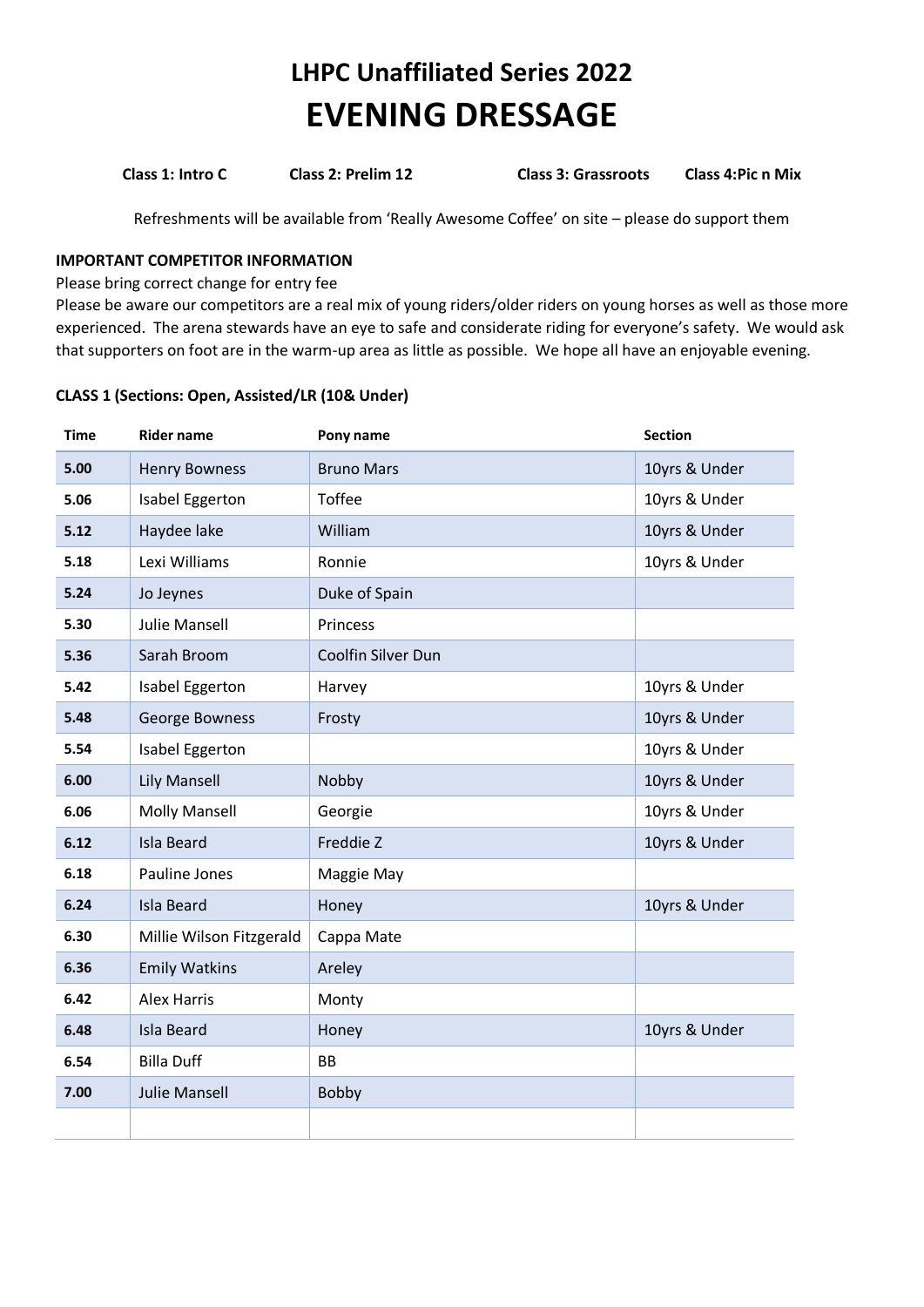# **LHPC Unaffiliated Series 2022 EVENING DRESSAGE**

### **CLASS 2 (Sections: Open, 12& under)**

**7**

| <b>Time</b> | <b>Rider name</b>        | Pony name                 | <b>Section</b> |
|-------------|--------------------------|---------------------------|----------------|
| 5.00        | Sophie Chichester        | <b>Blakeswater Victor</b> | 12& under      |
| 5.07        | Seren Williams           | Paris Leam Pondi          | 12& under      |
| 5.14        | <b>Ollie Sargeant</b>    | Missy                     | 12& under      |
| 5.21        | Gabriella                | Emily jane                |                |
| 5.28        |                          |                           |                |
| 5.35        |                          |                           |                |
| 5.42        | <b>Ellie Butcher</b>     | <b>Curlea Chris</b>       |                |
| 5.49        | Sue Peckham              | $\mathbf{1}$              |                |
| 5.56        | Jo Jeynes                | Duke of Spain             |                |
| 6.03        | Isabel Eggerton          | Harvey                    | 12& under      |
| 6.10        | <b>Ellie Watkins</b>     | Areley                    |                |
| 6.17        | Sarah Broom              | Coolfin Silver Dun        |                |
| 6.24        | <b>Alice Garfield</b>    | Canto Boy                 |                |
| 6.31        | Lexi Williams            | Paris Leam Pondi          | 12& under      |
| 6.38        |                          |                           |                |
| 6.45        | Caroline Yapp            | Harley                    | 12& under      |
| 6.52        |                          |                           |                |
| 6.59        | Sue Peckham              | $\overline{2}$            |                |
| 7.06        | <b>Emily Watkins</b>     | Areley                    |                |
| 7.13        | Millie Wilson Fitzgerald | Cappa Mate                |                |
| 7.20        | <b>Alex Harris</b>       | Monty                     |                |
|             |                          |                           |                |